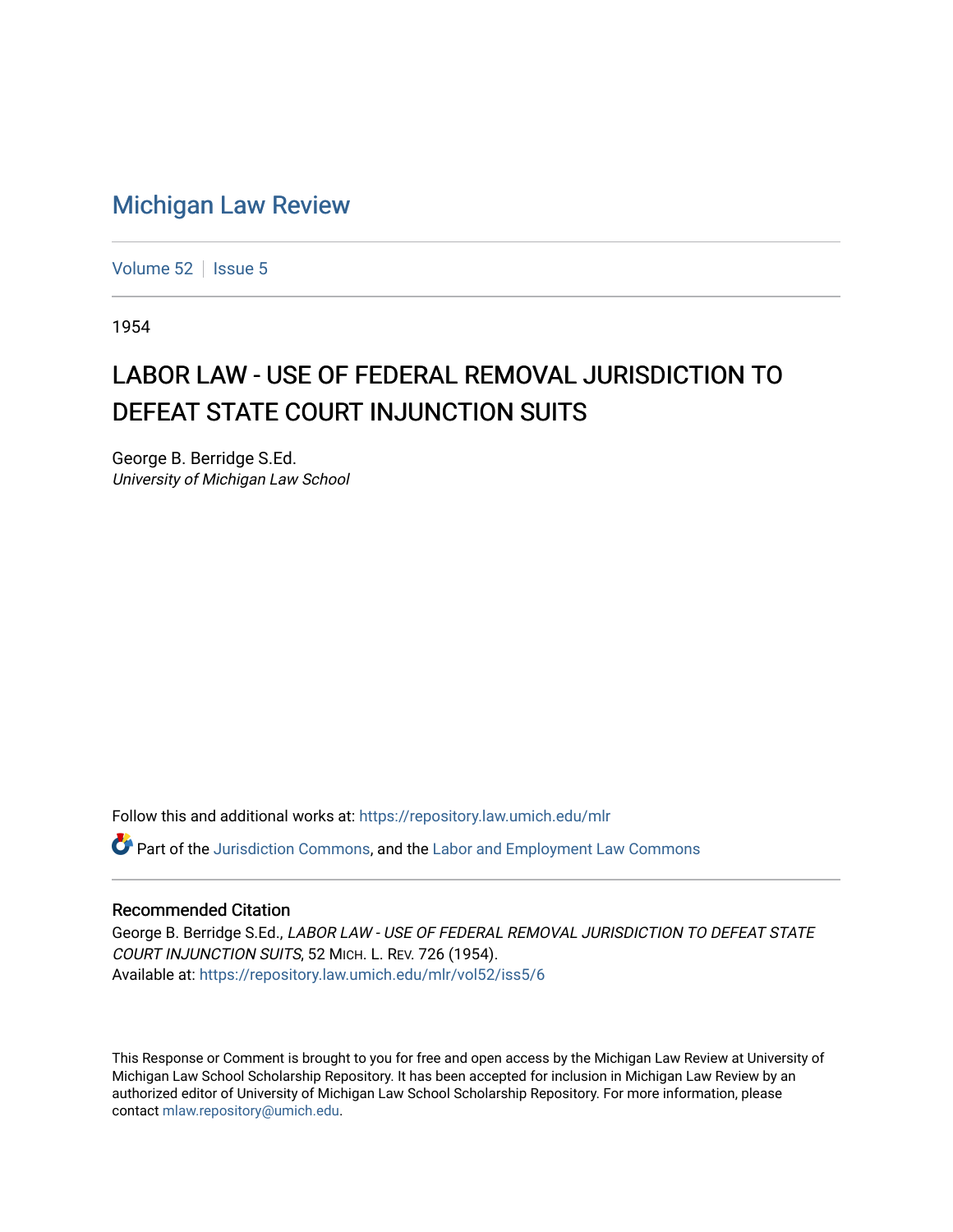LABOR LAW - USE OF FEDERAL REMOVAL JURISDICTION TO DEFEAT STATE COURT INJUNCTION SUITS-The use of the injunction in labor disputes is by no means a thing of the past. Although equitable relief against union activities is no longer generally available in the federal courts, such relief may often be obtained by application to the courts of the states. In response to state court injunction suits involving parties subject to the National Labor Relations Act,<sup>1</sup> astute union counsel have fairly recently adopted an approach which has thus far achieved some degree of success. This new strategy is simply to remove the case to the appropriate federal district court, where, it is anticipated, the limitations on federal equity jurisdiction contained in the Norris-LaGuardia Act<sup>2</sup> will normally lead the court to vacate any temporary restraining order which may have been issued by the state court, and then to dismiss the action. The success of this maneuver hinges almost entirely on a procedural question-is the case properly removable? But before attempting to analyze this procedural problem it is necessary to give some consideration to the basic substantive law involved.

## I. *Substantive Principles*

The instances are few in which federal law grants to a private party the right to secure injunctive relief in a labor dispute. The original NLM was interpreted as creating only public rights and as conferring upon the National Labor Relations Board exclusive primary authority to remedy unfair labor practices by an employer.3 That the Labor-

<sup>149</sup> Stat. L. 449 (1935), 29 U.S.C. (1946) §§151-166, as amended.

<sup>247</sup> Stat. L. 70 (1932), 29 U.S.C. (1946) §§101-115.

<sup>&</sup>lt;sup>3</sup> Amalgamated Utility Workers v. Consolidated Edison Co., 309 U.S. 261, 60 S.Ct. 561 (1940).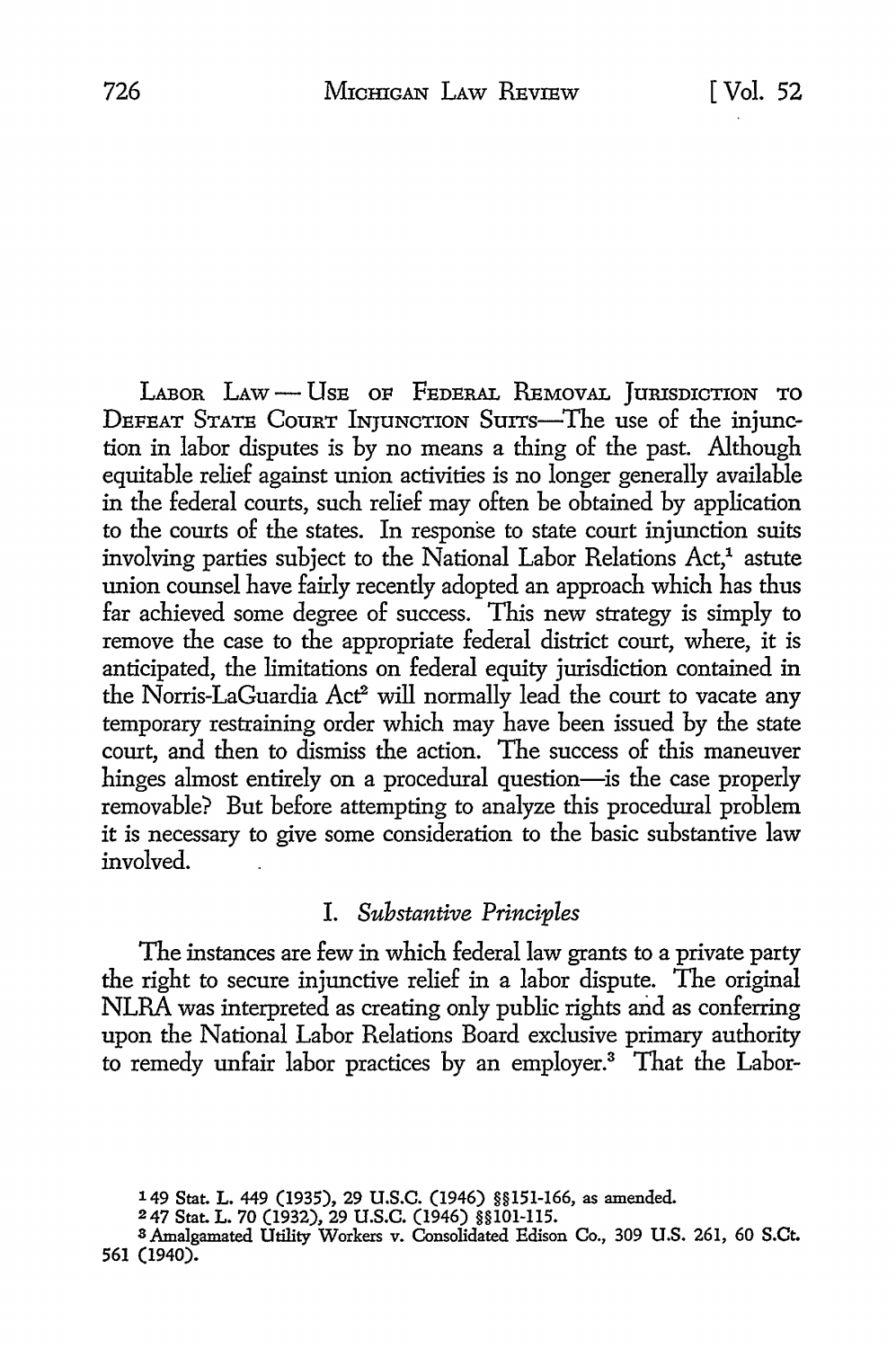#### 1954] COMMENTS 727

Management Relations Act<sup>4</sup> did not change this situation except as it expressly provided for private remedies is firmly established.<sup>5</sup> At present private injunctive relief is authorized by the LMRA only (1) *to*  restrain payments *to* employee representatives in violation of the terms of the act,<sup>6</sup> and (2) to enjoin breaches of collective agreements.<sup>7</sup> Furthermore, not only do these statutes fail *to* provide any general private right *to* equitable relief, but by force of the restrictions contained in the Norris-LaGuardia *Act* federal courts are, with a few exceptions, unable *to* grant injunctions even *to* enforce rights accruing under state law.

By necessity, therefore, employers have turned *to* state law as enforced in state courts. Here the main problem is the extent to which state authority over labor controversies in industries affecting interstate commerce has been superseded by the federal labor relations legislation. 8 Supreme Court decisions suggest that in general the states have no power *to* regulate activities which are either made unfair labor practices by the NLRA<sup>9</sup> or are "protected" by that statute.<sup>10</sup> However, a few state courts have indicated their disagreement with this interpretation of the Supreme Court's position by claiming concurrent jurisdiction over unfair labor practices in some situations.<sup>11</sup> The law with respect *to* conduct which is neither federally prohibited nor "protected" is far from settled.12 Adding *to* the uncertainty in this whole area is the sharp disagreement that exists as to the classification of certain types

<sup>4</sup>61 Stat. L. 136 (1947), 29 U.S.C. (Supp. V, 1952) §§141-197.

**<sup>5</sup>**Amazon Cotton **Mill Co. v.** Textile Workers Union, ( 4th Cir. 1948) 167 F. (2d) 183; Amalgamated Assn. v. Dixie Motor Coach Corp., (8th Cir. 1948) 170 F. (2d) 902. <sup>6</sup> 61 Stat. L. 158, §302(e) (1947), 29 U.S.C. (Supp. V, 1952) §l86(e).

<sup>7</sup>The weight of authority supports the existence of this remedy. Milk and Ice Cream Drivers Union v. Gillespie Milk Products Corp., (6th Cir. 1953) 203 F. (2d) 650. But where the requirements of the Norris Act have not been satisfied no injunction may be issued. Alcoa Steamship Co. v. McMahon, (D.C. N.Y. 1948) 81 F. Supp. 541, alfd. (2d Cir. 1949) 173 F. (2d) 567, cert. den. 338 U.S. 821, 70 S.Ct. 65 (1949).

<sup>8</sup>See Smith, "The Taft-Hartley Act and State Jurisdiction over Labor Relations," 46 MICH. L. REv. 593 (1948); Cox and Seidman, "Federalism and Labor Relations," 64 HAnv. L. REv. 211 (1950). Another but now less important problem concerns the status of picketing as a constitutionally protected form of free speech. See 51 MICH. L. REV. 1217 (1953).

<sup>9</sup>Gamer v. Teamsters Union, 346 U.S. 485, 74 S.Ct. 161 (1953); Plankinton Packing Co. v. WERB, 338 U.S. 953, 70 S.Ct. 491 (1950).

10 Amalgamated Assn. of Street, Electric Railway & Motor Coach Employees v. WERB, 340 U.S. 383, 71 S.Ct. 359 (1951).

<sup>11</sup>Montgomery Bldg. & Construction Trades Council v. Ledbetter Erection Co., 256 Ala. 678, 57 S. (2d) 112 (1951), reh. den. 256 Ala. 689, 57 S. (2d) 121 (1951), cert. granted 343 U.S. 962, 72 S.Ct. 1061 (1952), cert. dismissed as improvidently granted, 344 U.S. 178, 73 S.Ct. 196 (1952); State ex rel. Tidewater-Shaver Barge Lines v. Dobson, 195 Ore. 533, 245 P. (2d) 903 (1952); Winkelman Bros. Apparel, Inc. v. Intl. Brotherhood of Teamsters, 22 CCH Lab. Cas. 167,262 (1952).

12 See 53 CoL. L. REv. 258 (1953).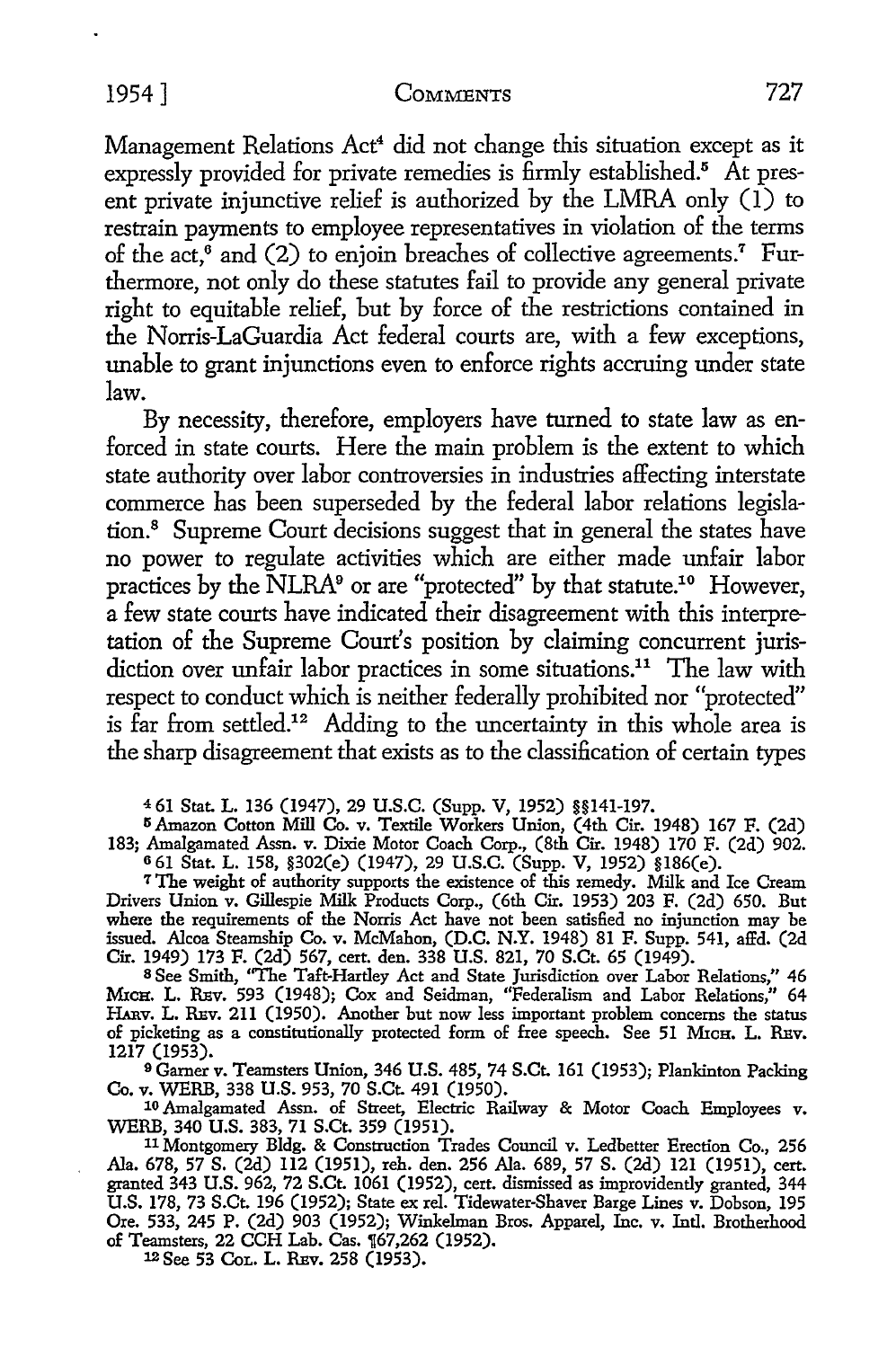of collective action as prohibited, "protected," or neither.13 The effect of this confusion is that in many cases the trial judge will exercise a broad initial discretion in passing upon the validity of the preemption defense. Consequently, it would not be surprising to find union defendants eager to effect removal of injunction suits to the federal courts, where defenses based upon the exclusiveness of the NLRB's authority are likely to command maximum respect. And when account is taken of the limited equity powers of federal courts the question of removability clearly assumes decisive importance.

### II. *Procedural Problems*

In general, only those actions "of which the district courts of the United States have original jurisdiction . . ."<sup>14</sup> may be removed from the state courts. In determining whether federal courts have original jurisdiction over actions for equitable relief against union conduct, three principal problems are involved: (I) Do such suits, when intended by plaintiff to rest upon state law, nevertheless present a claim under a law of the United States so as to confer federal jurisdiction? (2) Do district courts lack "original jurisdiction" over such suits because the Taft-Hartley Act vests primary authority over unfair labor practices in , the NLRB? (3) Do the provisions of the Norris-LaGuardia Act have the effect of withdrawing federal jurisdiction? At the outset it may be said that the majority of the district courts which have passed upon these questions have denied removal on all three grounds.15 However, only a relatively small number of courts have thus far had occasion to consider this matter, and the minority's position has recently received considerable support from a decision by the Court of Appeals for the Sixth Circuit.<sup>16</sup>

In treating the first of the three problems, the courts have denied federal jurisdiction where plaintiff's complaint is so drawn as to rely solely upon state law even though facts are alleged which might entitle plaintiff to relief under federal law as well.<sup>17</sup> The theory here is that

13 E.g., stranger picketing. See 20 Umv. Cm. L. REv. 109 (1952).

14 28 U.S.C. (Supp. V, 1952) §1441(a).

15 For cases denying removal see Richman Brothers Co. v. Clothing Workers, (D.C. Ohio 1953) 114 F. Supp. 185; Castle & Cooke Terminals v. Longshoremen's Union, (D.C. Hawaii 1953) 110 F. Supp. 247; Berrios v. Bull Insular Lines, Inc., (D.C. P.R. 1953)<br>109 F. Supp. 858; and cases cited in notes 17 and 23 infra.

<sup>16</sup> Direct Transit Lines v. Intl. Brotherhood of Teamsters, (6th Cir. 1952) 199 F. (2d) 89. For other cases allowing removal see Nash-Kelvinator Corp. v. Grand Rapids Bldg. Trades Council, 22 CCH Lab. Cas.  $\frac{67,071}{1}$  (1952), and cases cited in notes 20, 24, and 28 infra.

<sup>17</sup> Hat Corp. of America v. United Hatters Union, 24 CCH Lab. Cas. [67,861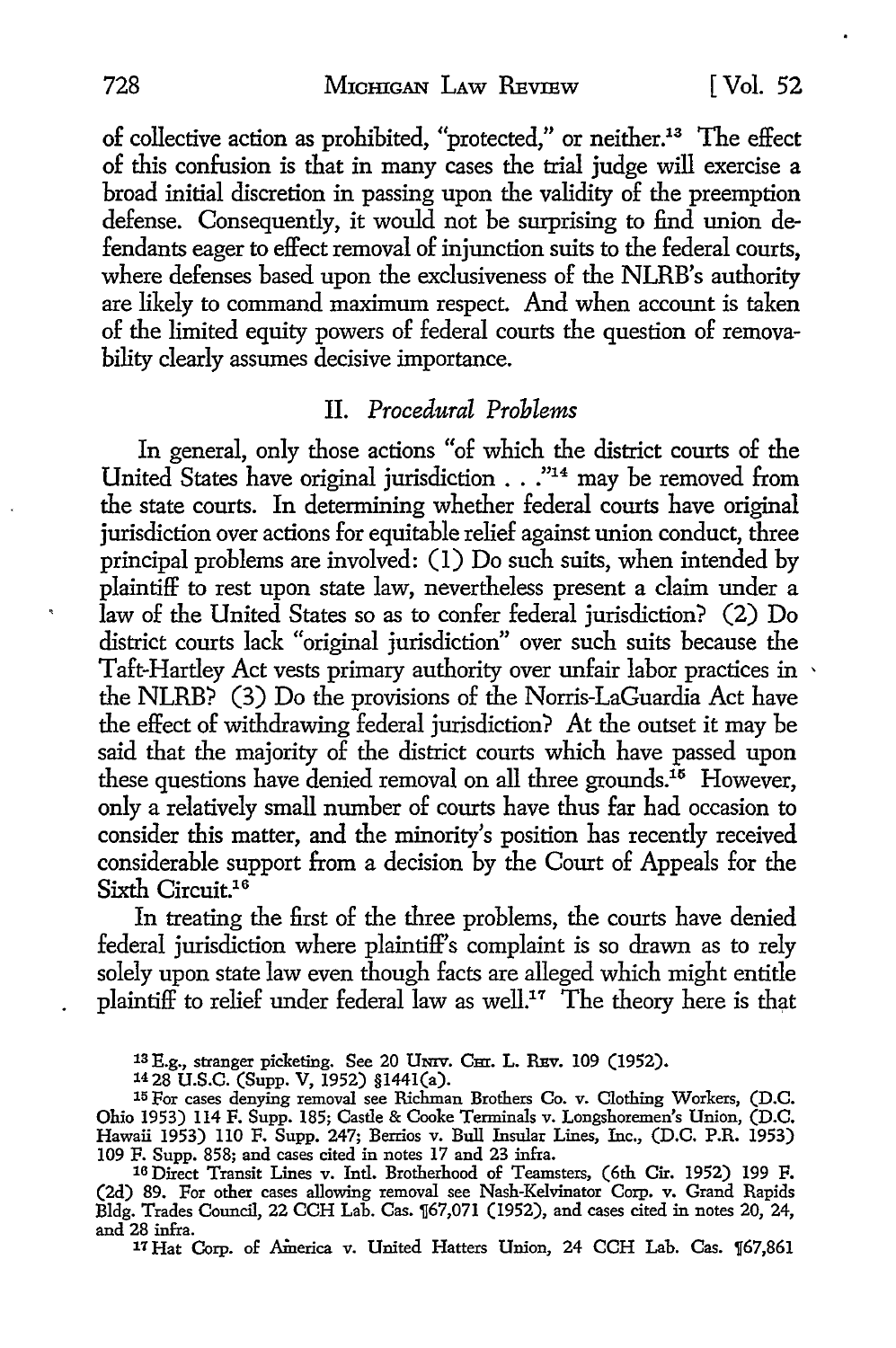#### 1954] COMMENTS 729

no claim "arising under"18 a federal statute is presented, because "the party who brings the suit is master to decide what law he will rely upon."<sup>19</sup> Since counsel for employer-plaintiffs have recognized the importance of resting their claims entirely on state law, this view in itself would be sufficient to defeat removal in most cases in this area. To meet this objection one court allowing removal has contended that "the Court may properly take judicial notice of any Federal laws necessarily brought into play by the allegations of the complaint, although specific reference to such laws has been omitted,"<sup>20</sup> and since, due to preemption, plaintiff actually has no state cause of action, federal law is "necessarily brought into play" by the complaint.<sup>21</sup> This argument is somewhat weakened where, as is almost invariably true in these cases, plaintiff in fact has no private federal cause of action either; in this situation the minority's view comes close to an assertion that federal jurisdiction may be based upon the existence of a federal defense. But on the whole, removal problems involving a claim assertable under both federal and state law have heretofore arisen so infrequently that there seems to be neither authority nor any established principle of federal question jurisdiction which points inevitably to one solution or the other.22 In apparent recognition of this fact the courts declining jurisdiction seem anxious to justify their action on other grounds as well.

The reason most frequently advanced for not allowing removal is that since the NLRA confers exclusive original "jurisdiction" on the NLRB to remedy unfair labor practices, federal courts are without original jurisdiction to entertain suits involving such conduct.23 Courts

(1953); Wright and Morrissey, Inc. v. Local 522, Intl. Hod Carriers Union, (D.C. Vt. 1952) 106 F. Supp. 138; Associated Telephone Co. v. Communication Workers, (D.C. Cal. 1953) 114 F. Supp. 334.

1s28 U.S.C. (Supp. V, 1952) §1337.

19 Associated Telephone Co. *v:* Communication Workers, (D.C. Cal. 1953) 114 F.

20 S. E. Overton Co. v. Intl. Brotherhood of Teamsters, 24 CCH Lab Cas. [167,803 at p. 84,358 (1953). In this case the court also employed judicial notice to determine that interstate commerce was involved. For a different approach to the commerce problem see<br>Fay v. American Cystoscope Makers, (D.C. N.Y. 1951) 98 F. Supp. 278.

<sup>21</sup> It seems quite doubtful that removal would be permitted in any case in which the court did not feel that preemption had occurred.

<sup>22</sup> Justice Holmes' statement in The Fair v. Kohler Die and Specialty Co., 228 U.S. 22, 33 S.Ct. 410 (1913), that plaintiff is master to determine what law he will rely upon was made with reference to an attempt by defendant to defeat federal jurisdiction; as applied to the converse situation it is at best pure dictum. On the other hand, the decision in Southern Pacific Co. v. Stewart, 245 U.S. 359, 38 S.Ct. 130 (1917), lends some support to the minority's position, but there too a somewhat different problem was involved. 23 Walker v. United Mine Workers, (D.C. Pa. 1952) 105 F. Supp. 608; Dynamic

Mfrs., Inc. v. Local 614, General Drivers of America, (D.C. Mich. 1952) 103 F. Supp. 651; Rock Hill Printing & Finishing Co. v. Berthiaume, (D.C. S.C. 1951) 97 F. Supp. 451.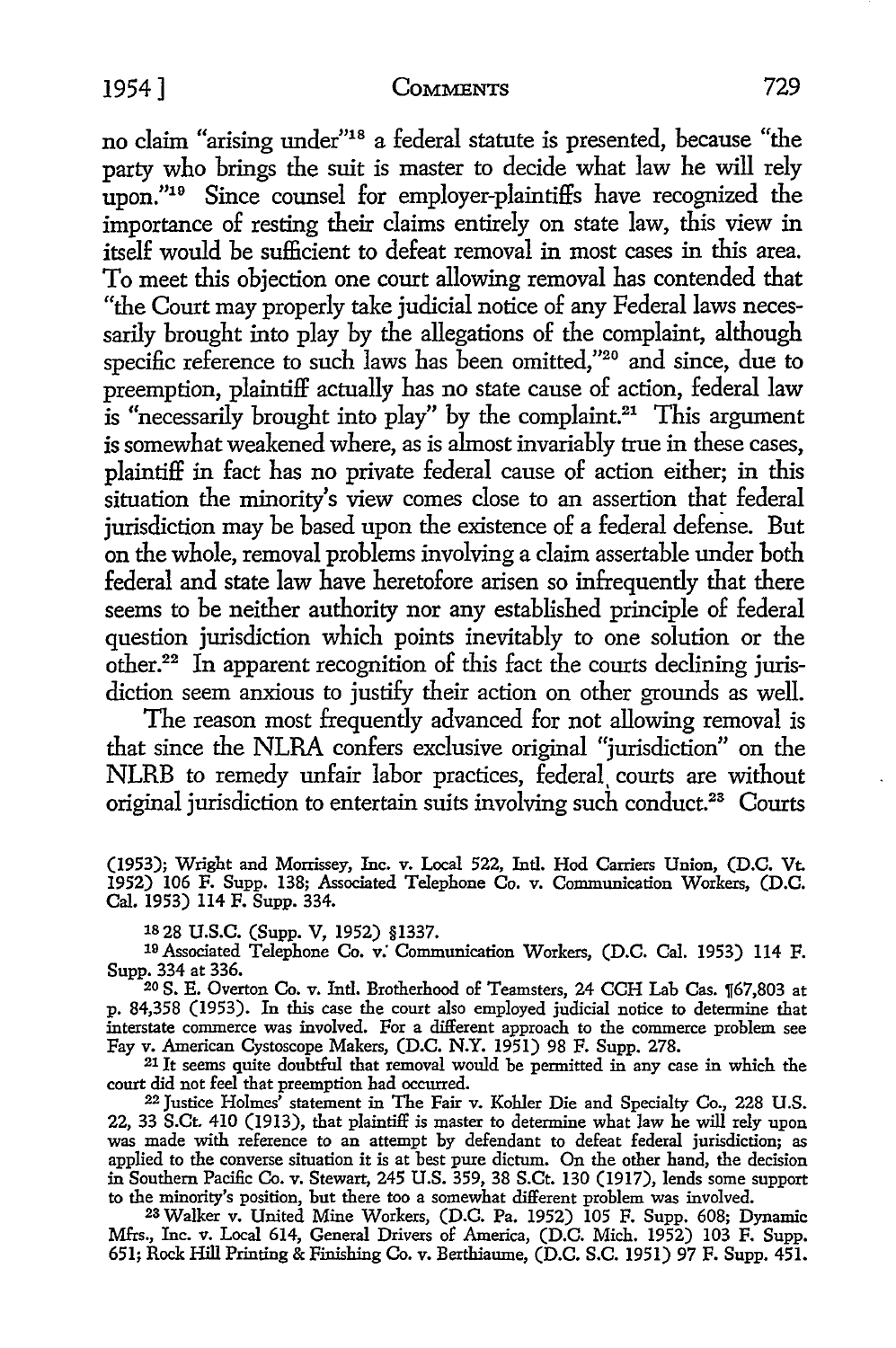allowing removal readily admit the exclusiveness of the NLRB's "jurisdiction," but contend that their jurisdiction may be predicated on the assertion of a claim under a federal statute even though the court ultimately is unable to grant plaintiff any relief.<sup>24</sup> This argument is supported by the well-established doctrine that even a non-meritorious claim under a federal law is sufficient to invoke federal jurisdiction provided it presents a question of some substance.25 However, the applicability of this doctrine would be rather questionable if the NLRA were interpreted as depriving the district courts of basic jurisdiction over the type of suit here involved.26 So perhaps the real reason for the minority's position is the feeling that the sections of the NLRA purporting to vest paramount original authority over unfair labor practices in the NLRB<sup>27</sup> were intended merely to prescribe a rule of noninterference by the courts and not to operate as a limitation on their jurisdiction in the strict sense of the term.<sup>28</sup> In this connection it could be argued that a "non-jurisdictional" interpretation of the NLRA, insofar as it tends to defeat state court suits involving unfair labor practices, has the desirable effect of carrying out Congress' policy of granting exclusive original authority over unfair labor practices to the NLRB. Decisions of the Supreme Court<sup>29</sup> and of several courts of appeal<sup>30</sup> dismissing private suits on the basis of the NLRB's exclusive "jurisdiction" furnish some support for the majority's view. However, these cases do not appear to be absolutely conclusive with respect to the present question, since the courts were not called upon to draw a

24 S. E. Overton Co. v. Intl. Brotherhood of Teamsters, 24 CCH Lab. Cas. 167,803 (1953); Pocahontas Corp. v. Bldg. Trades Council, (D.C. Me. 1950) 93 F. Supp. 217.

25 See The Fair v. Kohler Die and Specialty Co., 228 U.S. 22, 33 S.Ct. 410 (1913); Bell v. Hood, 327 U.S. 678, 66 S.Ct. 773 (1946). It could be argued that the problem raised by a claim for injunctive relief under the NLRA is not sufficiently substantial to constitute a federal question. See 52 MICH. L. REV. 157 (1953).

26 I.e., as effecting an implied repeal pro tanto of 28 U.S.C. (Supp. V, 1952) §1337. For cases in which the Supreme Court expressly declined to decide the question of implied repeal in connection with review of NLRB rulings in representation cases see NLRB v. IBEW, 308 U.S. 413, 60 S.Ct. 306 (1940), and Inland Empire Dist. Council v. Millis, 325 U.S. 697, 65 S.Ct. 1316 (1945).

 $27$  The most important section in this respect is 61 Stat. L. 146, §10(a) (1947), 29 21 The most important section in this respect is 61 Stat. L. 146, §10(a) (1947), 29<br>U.S.C. (Supp. V, 1952) §160(a), which provides "The Board is empowered  $\ldots$  to<br>prevent any person from engaging in any unfair labor pract be affected by any other means of adjustment or prevention that has been or may be established by agreement, law, or otherwise...."<br><sup>28</sup> This was apparently the theory employed in upholding jurisdiction in Reavis v.

!BEW, (D.C. Tex. 1951) 101 F. Supp. 542. 29 E.g., Amalgamated Utility Workers v. Consolidated Edison Co., 309 U.S. 261, 60

S.Ct. 561 (1940). ao Volney Felt Mills, Inc. v. LeBus, (5th Cir. 1952) 196 F. (2d) 497; California Assn. of Employers v. Bldg. Trades Council, (9th Cir. 1949) 178 F. (2d) 175; Amazon Cotton Mill Co. v. Textile Workers Union, (4th Cir. 1948) 167 F. (2d) 183.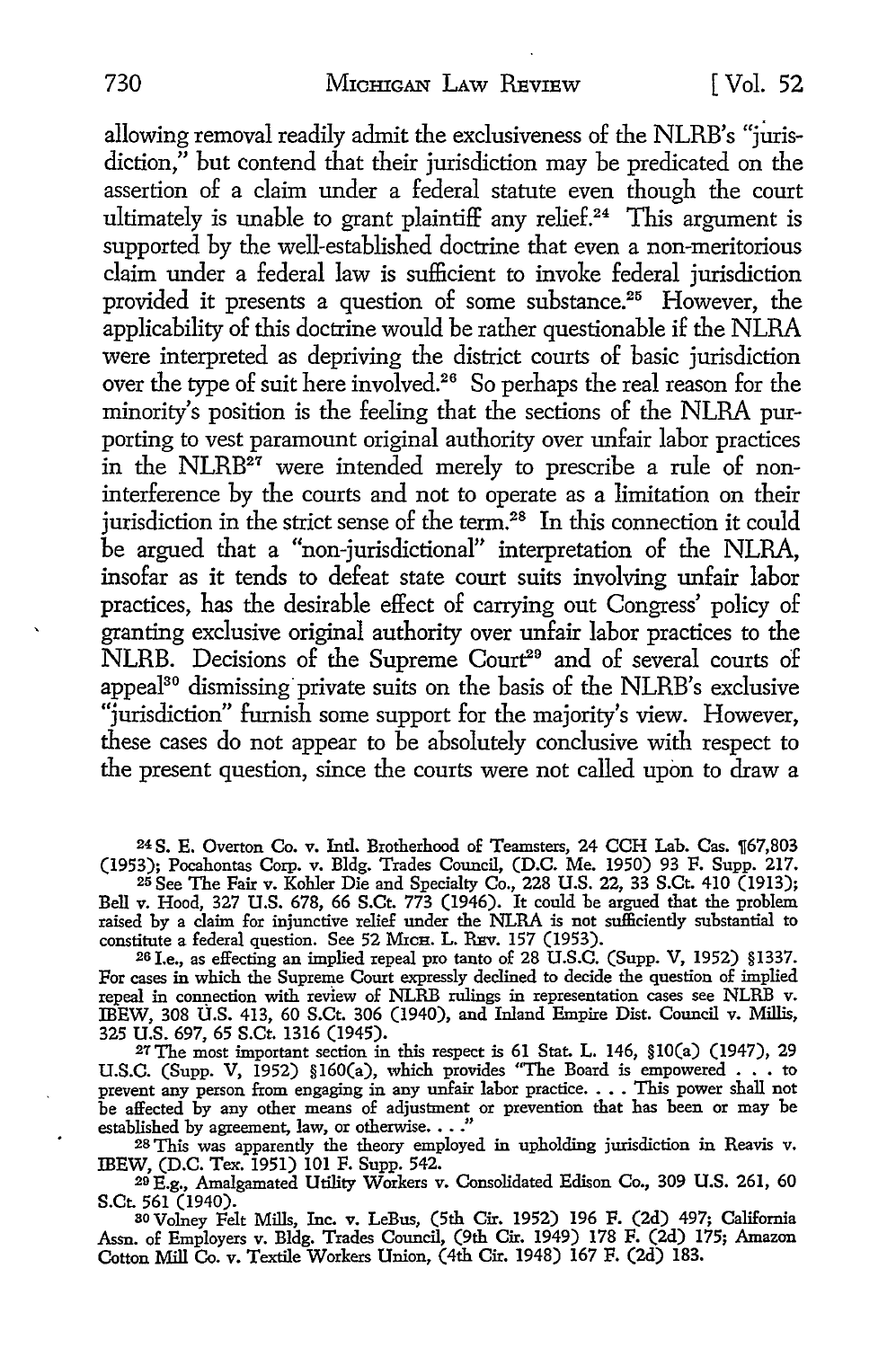sharp distinction between dismissal for want of jurisdiction and dismissal for lack of a meritorious claim. Thus this issue, no less than the first problem, is a relatively novel one and can be decided either way without much difficulty.

The final problem as to original jurisdiction concerns the effect of the Norris Act. Here the first inquiry is whether that statute relates to "jurisdiction" in the basic sense, or merely to "equity jurisdiction."<sup>31</sup> Since in *United States v. United Mine Workers*<sup>32</sup> the Supreme Court apparently assumed that the limitations of the Norris Act were truly jurisdictional, it seems that this question must at least tentatively be decided in favor of the courts which deny removal. But in response the minority allowing removal again advance the argument that federal original jurisdiction is not dependent upon the court's ability to grant the relief requested.<sup>33</sup> Thus the crucial issue appears to be one upon which there is no real authority: assuming that the Norris Act applies to true jurisdiction, does it simply limit jurisdiction to issue the injunctions which it prohibits, or does it go further and withdraw jurisdiction even to entertain suits for such injunctions? The difficulty, if not impossibility, in reaching a completely satisfactory solution to this question as a matter of legal theory is emphasized by the fact that no less an authority on equity jurisprudence than Professor Chafee, disagreeing completely with the Supreme Court's assumption in the *United Mine Workers* case, presents a very strong argument that logically the Norris Act should not be interpreted as affecting true jurisdiction at all.<sup>34</sup> So here too, just as is true of the other procedural issues, the state of the law may be described as far from settled. For this reason and in view of the important social consequences flowing from any decision as to the permissible scope of union activities it seems reasonable to suppose that policy factors may have a very significant bearing on the results reached in these cases.

# III. *Policy Considerations*

The dispute over removability represents but one aspect of the whole problem of the proper role to be played by the states in the field of labor relations. Obviously there is little justification for an assertion

<sup>31</sup> That "equity jurisdiction" is not true jurisdiction is pointed out in CHAFEE, SOME PROBLEMS OF EQUITY, c. 8 (1950).

a2 330 U.S. 258, 67 S.Ct. 677 (1947).

<sup>33</sup> Direct Transit Lines, Inc. v. Intl. Brotherhood of Teamsters, 22 CCH Lab. Cas. ,I67,072 (1952), mandamus den. (6th Cir. 1952) 199 F. (2d) 89; Pocahontas Corp. v. Bldg. Trades Council, (D.C. Me. 1950) 93 F. Supp. 217.<br><sup>34</sup> Снагвв, Sомв Рковьемs ог Еоитту, с. 9 (1950). To the same effect see Cox,

<sup>&</sup>quot;The Void Order and the Duty to Obey," 16 Umv. Cm. L. REv. 86 (1948).